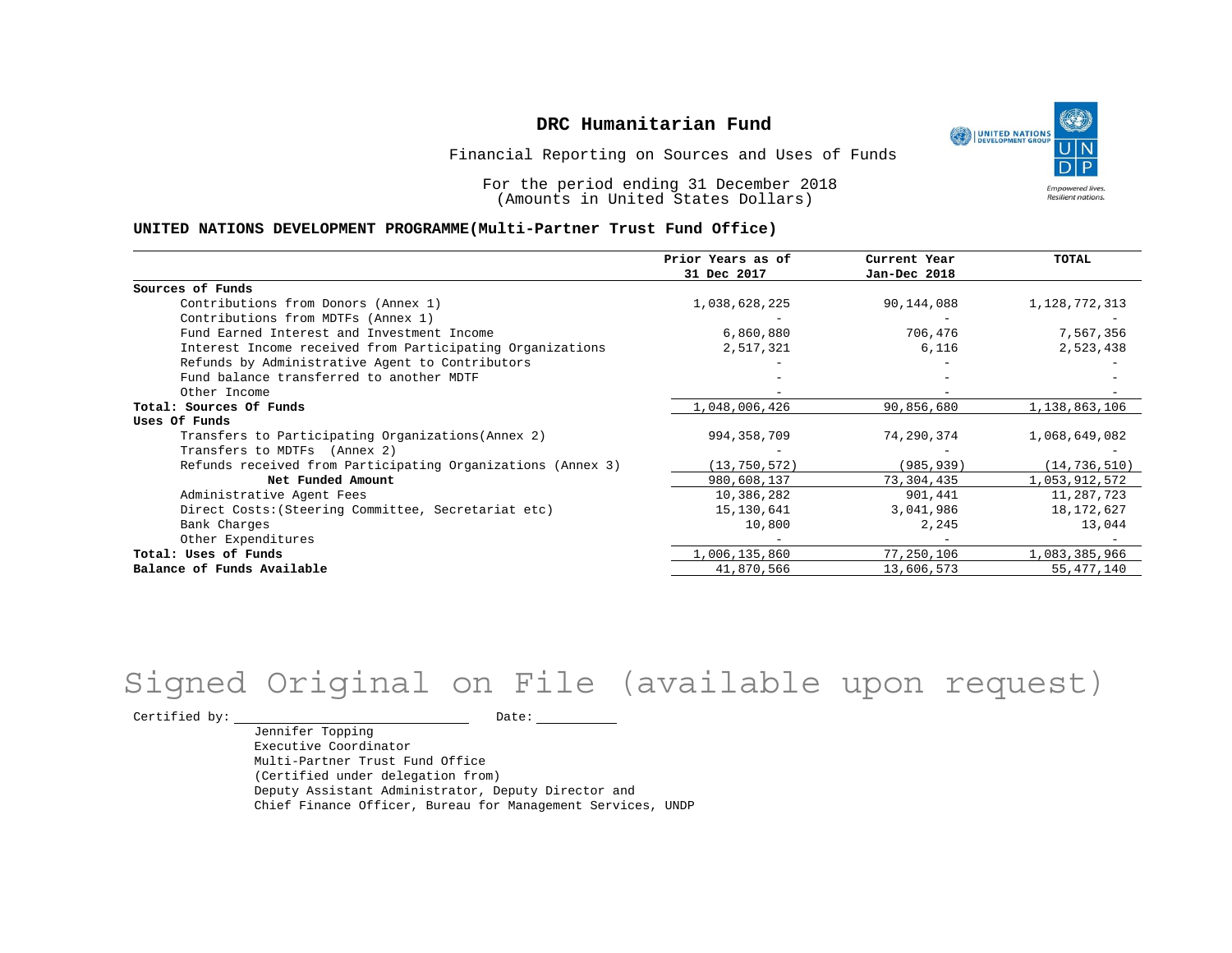

Financial Reporting on Sources and Uses of Funds

For the period ending 31 December 2018 (Amounts in United States Dollars)

### **UNITED NATIONS DEVELOPMENT PROGRAMME(Multi-Partner Trust Fund Office)**

**Annex - 1: Contributions**

|                                | Prior Years as of | Current Year | TOTAL            |
|--------------------------------|-------------------|--------------|------------------|
|                                | 31 Dec 2017       | Jan-Dec 2018 |                  |
| From Contributors              |                   |              |                  |
| AG. ESPANOLA DE COOPERACION IN | 36, 325, 886      |              | 36, 325, 886     |
| Australian Agency for Int'l De | 6,317,400         |              | 6,317,400        |
| CANADIAN INTERNATIONAL DEVELOP | 6,207,132         |              | 6,207,132        |
| DEPARTMENT FOR INT'L DEVELOPME | 520,007,211       | 36,518,819   | 556,526,030      |
| GOVERNMENT OF BELGIUM          | 45,673,332        | 5,450,550    | 51, 123, 882     |
| GOVERNMENT OF CANADA           |                   | 1,592,737    | 1,592,737        |
| GOVERNMENT OF DENMARK          | 1,808,449         |              | 1,808,449        |
| GOVERNMENT OF GERMANY          | 8,220,700         | 19,536,077   | 27,756,777       |
| GOVERNMENT OF IRELAND          |                   | 3,675,576    | 3,675,576        |
| GOVERNMENT OF LUXEMBOURG       | 4,213,685         | 370,535      | 4,584,220        |
| GOVERNMENT OF NETHERLANDS      | 113, 123, 480     | 8,250,200    | 121, 373, 680    |
| GOVERNMENT OF NORWAY           | 50,125,664        | 2,088,085    | 52, 213, 749     |
| GOVERNMENT OF REPUBLIC OF KORE |                   | 500,000      | 500,000          |
| IRISH AID                      | 63,521,054        |              | 63,521,054       |
| SWEDISH INT'L DEVELOPMENT COOP | 183,084,232       | 12,160,621   | 195,244,854      |
| UN Foundtn/UN Partnrshp Office |                   | 887          | 887              |
| Total: Contributions           | 1,038,628,225     | 90, 144, 088 | 1, 128, 772, 313 |

Signed Original on File (available upon request)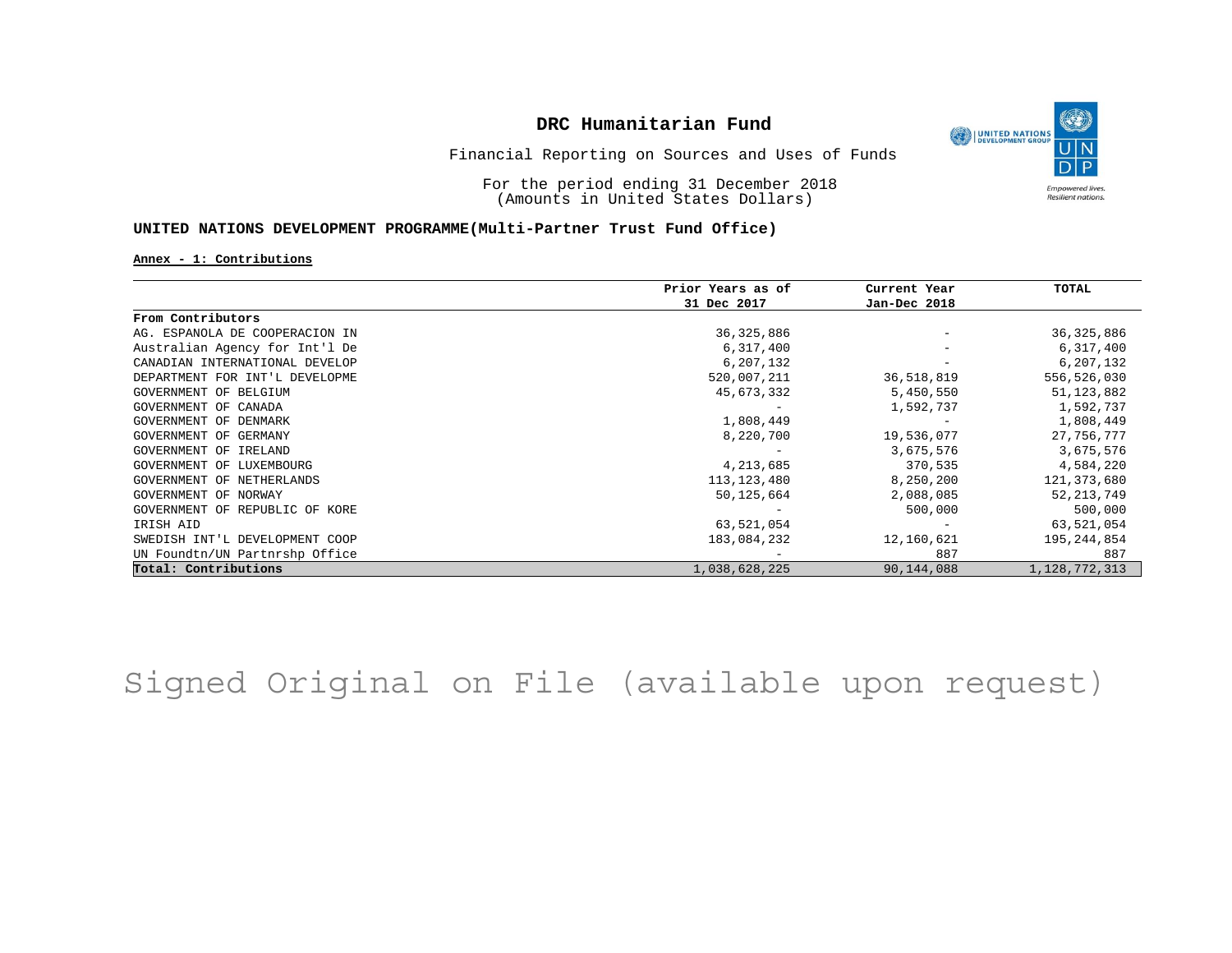

Financial Reporting on Sources and Uses of Funds

For the period ending 31 December 2018 (Amounts in United States Dollars)

### **UNITED NATIONS DEVELOPMENT PROGRAMME(Multi-Partner Trust Fund Office)**

**Annex - 2: Transfers**

|                                | Prior Years as of | Current Year             | TOTAL         |
|--------------------------------|-------------------|--------------------------|---------------|
|                                | 31 Dec 2017       | Jan-Dec 2018             |               |
| To Participating Organizations |                   |                          |               |
| FAO                            | 75,970,783        | $\overline{\phantom{0}}$ | 75,970,783    |
| IOM                            | 2,246,136         | $\qquad \qquad -$        | 2,246,136     |
| OCHA                           | 46,292,950        | 1,823,390                | 48,116,340    |
| UNDP/NGO                       | 520, 533, 882     | 68,124,322               | 588,658,204   |
| <b>UNDP</b>                    | 16,044,985        | 1,669,576                | 17,714,561    |
| UNFPA                          | 11,755,990        | 1,345,557                | 13,101,547    |
| UNHABITAT                      | 2, 414, 157       | -                        | 2,414,157     |
| UNHCR                          | 24,492,461        |                          | 24,492,461    |
| UNICEF                         | 185,585,302       | 3,749,219                | 189, 334, 521 |
| UNMAS                          | 400,000           | $\overline{\phantom{0}}$ | 400,000       |
| UNOPS                          | 5, 173, 971       | $\overline{\phantom{m}}$ | 5,173,971     |
| <b>UNWOMEN</b>                 | 300,000           | $\qquad \qquad -$        | 300,000       |
| WFP                            | 85,774,594        | 1,071,276                | 86,845,870    |
| WHO                            | 33,911,036        |                          | 33,911,036    |
| Total Transfers                | 1,010,896,247     | 77,783,340               | 1,088,679,587 |

# Signed Original on File (available upon request)